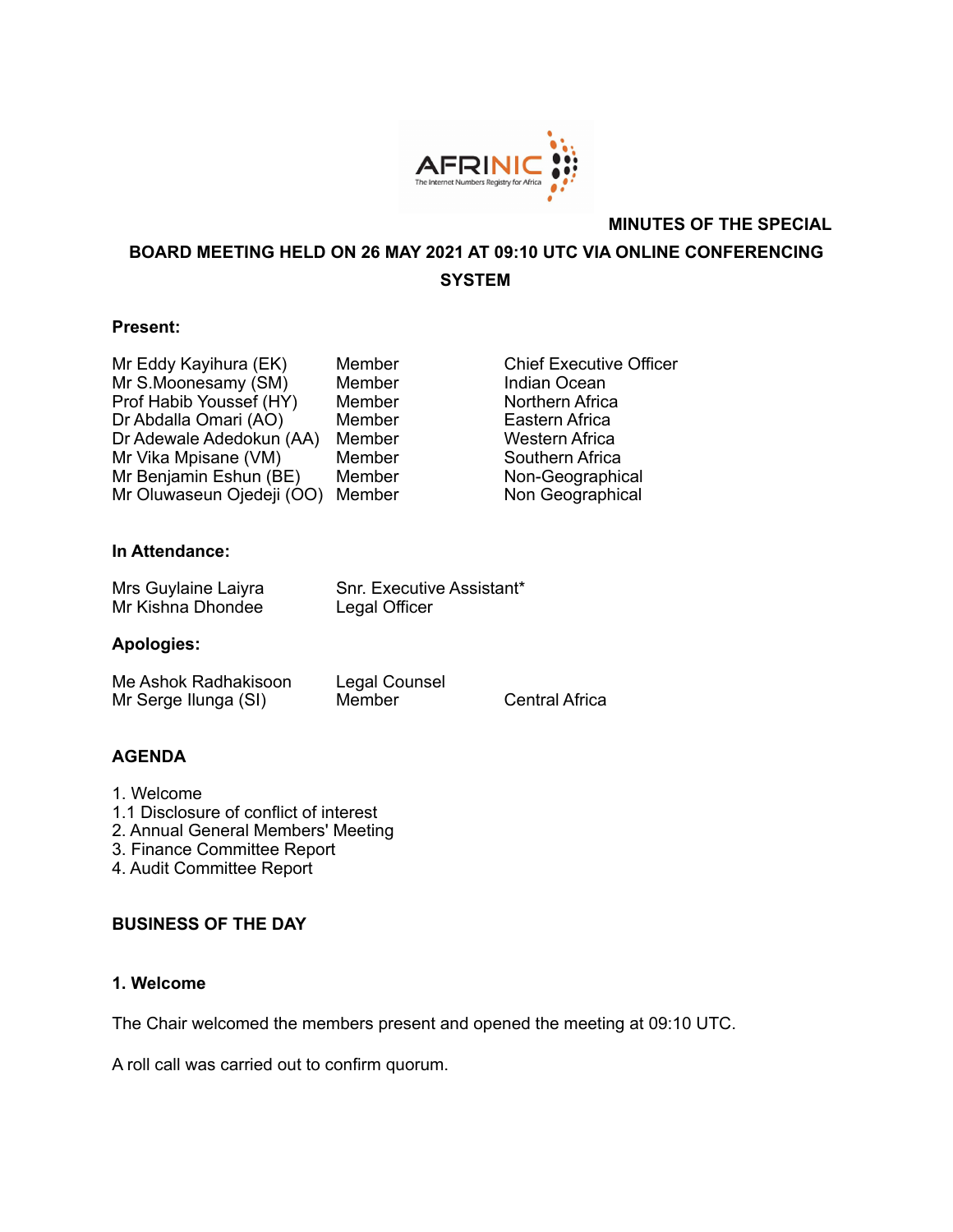## **1.1 Disclosure of Conflict of Interest**

There was no declaration of conflict of interest.

## **2. Annual General Members' Meeting**

The Board reviewed the Notice of the 2021 Annual General Members' Meeting and the related annexures to the notice. The Board also discussed about the different presentations that the Committees' will give during the AGMM2021.

### **3. Finance Committee Report**

The Chair Finance Committee briefed the Board on its recommendation to add an additional amount of USD 2 millions into the Strategic Cash Reserve. The Board took note of the positive balance that the company is experiencing during the past years and that it is reaching its target under the reserve policy i.e. to have 2 years operations reserve.

#### **Resolution 202105.612**

WHEREAS in resolution 201511.261, the Board created a Strategic Cash Reserve;

WHEREAS current cash assets are available to support an additional increase in the Strategic Cash Reserve;

It is RESOLVED:

THAT an additional amount of USD 2,000,000 be added to the Strategic Cash Reserve;

THAT a new Fixed Deposit account be created for this additional amount;

THAT any expenditure or transfers out of the Strategic Cash Reserve bank account shall require three signatures, comprising of the Chief Executive Officer, AND the Head of Finance, AND either the Chairman or Vice-Chairman of the Board;

THAT the Company Secretary be instructed to inform the Company's bankers of the above resolution.

Proposed HY. Seconded OO. Resolution passed unanimously.

**Action Item 202105.01 :** The Finance Committee to report back on resolution 202195.612 Strategic Cash Reserve by 30 September 2021.

The Board took note of the AFRINIC Finance Report as at 31 March 2021 as circulated. The short version to be published on the website.

#### **4. Audit Committee Report**

The Book took note of the recommendations of the auditors pursuant to the audited financial statements. The Board reviewed the Customer Service Report from the auditors and the Management responses to the issues raised.